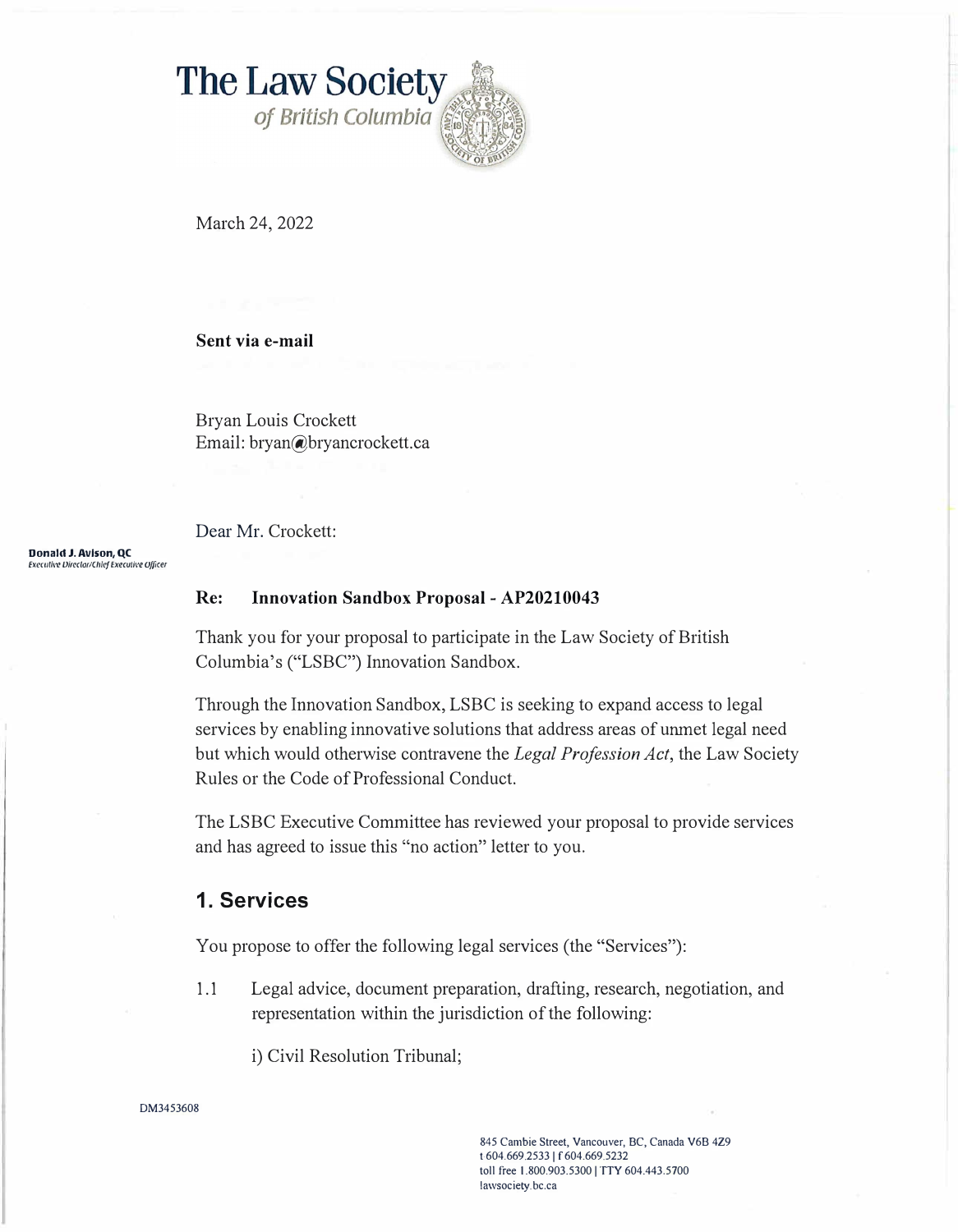Bryan Louis Crockett March 24, 2022 Page 2 of 5

> ii) Small Claims Court; iii) Residential Tenancy Branch; iv) Human Rights Tribunal;

v) Employment Standards Tribunal.

# **2. No Action**

Based on your proposa<sup>l</sup> (copy attached) and any additional information you provided or LSBC obtained in relation to your proposal, LSBC will not initiate action to preven<sup>t</sup> you from providing the Services ("no-action") provided the following conditions are met:

- 2.1 The information you have provided in support of your proposa<sup>l</sup> is accurate and complete in all respects.
- 2.2 Only you provide the Services.
- 2.3 Your provision of the Services does not present a risk of harm to the public or undermine the integrity of the administration of justice.
- 2.4 You provide information to LSBC regarding your provision of the Services on the first business day of each month in the approved form and more frequently if requested.
- 2.5 You include the following disclosure on any website, social media and other mediums you use to promote the Services and you provide this disclosure in written form to each client prior to commencing any engagement:

*My/ourservices to you are notprovided by <sup>a</sup> lawyer regulated by the Law Society ofBritish Columbia. As <sup>a</sup> result: (a) I/we could be required to disclose to thirdparties your communications with me/us and any documents youprovide in relation to my/our advice and assistance as such communications will not be subject to solicitor-clientprivilege; and (b) I/we am/are notrequired to have professional liability insurance, (c) There is no statutory complaintprocess in relation to the services thatI/we provide and (d) the Law Society ofBritish Columbia has not evaluated or verified my/our competence, character, and/orfitness to provide the services. For more information about the Law Society'<sup>s</sup> innovation sandbox visit https://lawsociety.bc.ca/sandbox.*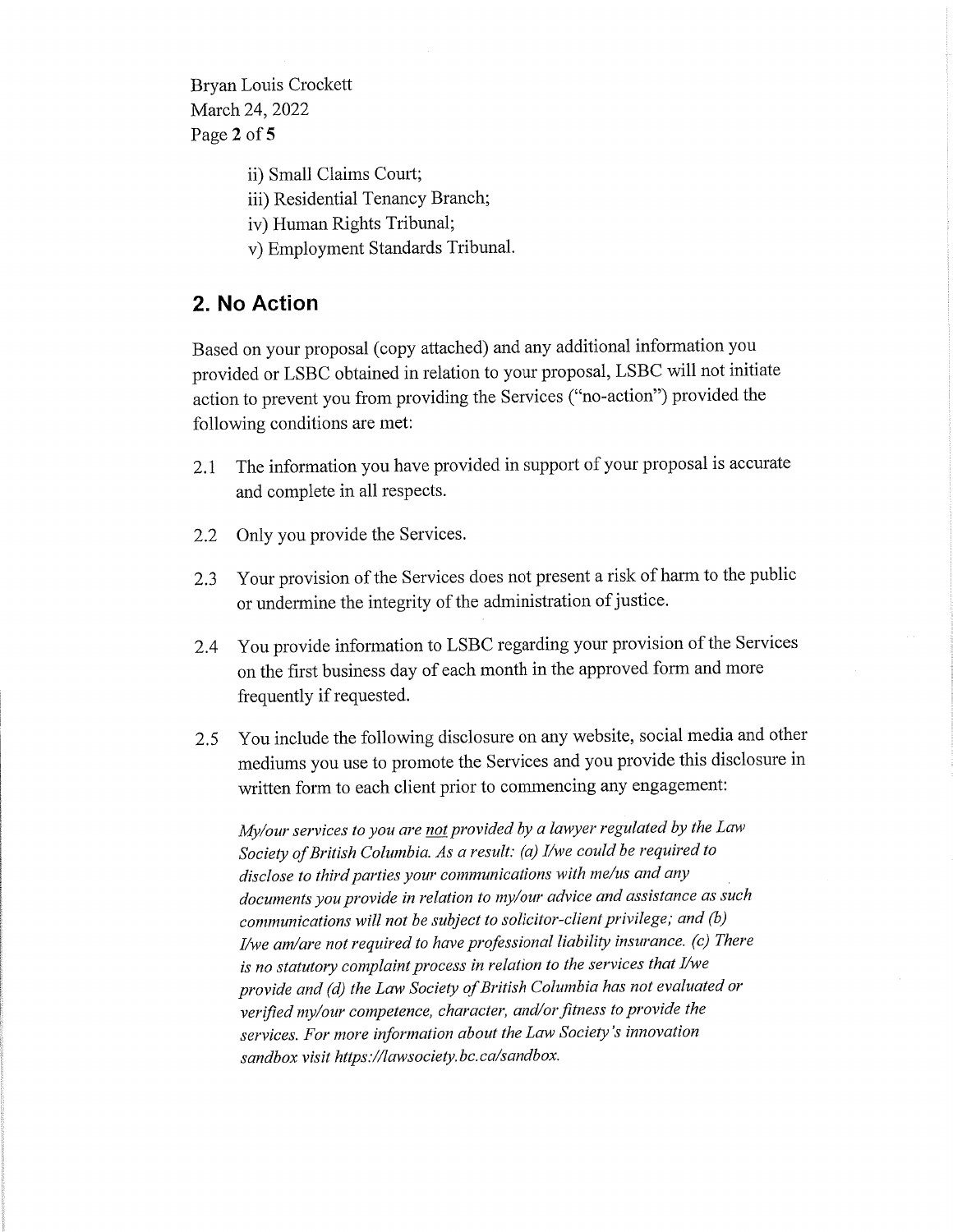Bryan Louis Crockett March 24, 2022 Page 3 of 5

- 2.6 You are expected to deliver the Services in <sup>a</sup> manner consistent with our expectations oflawyers under the *Legal Profession Act,* the LSBC Rules and the LSBC Code of Professional Conduct to the extent they are applicable.
- 2.7 You consent to the disclosure by the Law Society of your persona<sup>l</sup> information, including your name and the scope of Services which you may provide, this no-action letter, and the modification or rescission of the noaction letter, generally on its website and in response to inquiries from the public or regulatory bodies and for the purpose of informing the public about you and the Services you may provide in conjunction with your participation in the Innovation Sandbox.
- 2.8 If you intend to represen<sup>t</sup> clients before the Provincial Court or administrative tribunals, you acknowledge that you must reques<sup>t</sup> the permission of the presiding judge or adjudicator to do so and that this noaction letter does not gran<sup>t</sup> you audience to appear. This "no action" letter must also be filed with the court in relation to any proceeding before the Provincial Court.
- 2.9 You cooperate fully with any investigation into any complaint LSBC receives about the Services and/or your conduct in relation to the provision of the Services and you respond promptly to requests from the LSBC for any information and/or documents in relation to the provision of Services.
- 2.10 You indemnify and save harmless LSBC, its Benchers, officers, agents and employees from all claims, demands, losses, damages, costs, fines, penalties and expenses that LSBC, its Benchers, officers, agents or employees may sustain, incur, suffer, or be pu<sup>t</sup> to at any time, either before or after this Agreement ends, which are based upon, arise out of or occur, directly or indirectly, by reason of any act or omission in your provision of the Services.
- 2.11 You do not assert, imply or otherwise sugges<sup>t</sup> in any way that the no-action letter is an approval, endorsement or certification of the quality of your Services or of your qualifications, competence or fitness to provide the Services.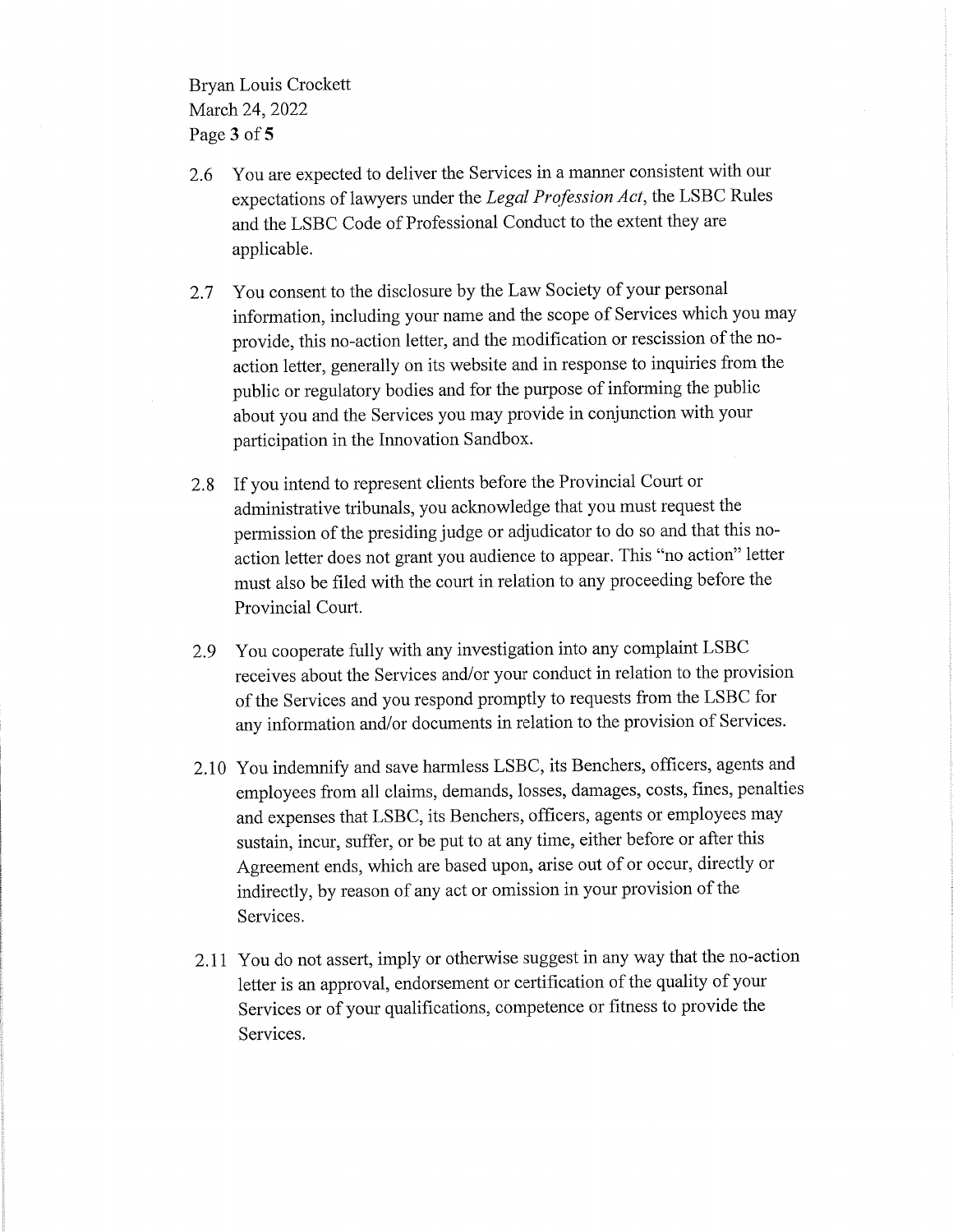Bryan Louis Crockett March 24, 2022 Page 4 of 5

## 3. Rescission

The Law Society may rescind this no-action letter at any time on written notice if

- 3.1 You fail to meet any of the conditions set out in Part 2 of this letter.
- 3.2 You provide services beyond the scope of your proposa<sup>l</sup> that constitute the practice oflaw as defined in the *Legal Profession Act.*
- 3.3 You engage in, or propose to engage in, conduct in relation to the provision of the Services that presents a risk of harm to the public or undermines the integrity of the administration of justice.
- 3.4 Material information that you failed to disclose comes to our attention or misinformation is discovered.

# 4. Acknowledgement

By acceptance of this letter, you acknowledge that:

- 4.1 This no-action letter is not an endorsement of the quality of the Services you provide or of your qualifications, competence or fitness to provide the Services.
- 4.2 Nothing in this no-action letter makes you a member of LSBC.
- 4.3 The issuance of this no-action letter is not an agreement on the part of LSBC, its Benchers, officers, agents and employees, to insure or indemnify you or your clients for any claims, demands, losses, damages, costs, fines, penalties and/or expenses that may arise in relation to your Services and you will remain solely responsible.
- 4.4 This no-action letter will take effect from the date of this letter and remain in effect until LSBC provides written notice of modification or rescission or otherwise determines that other regulatory measures are appropriate in relation to the Services.